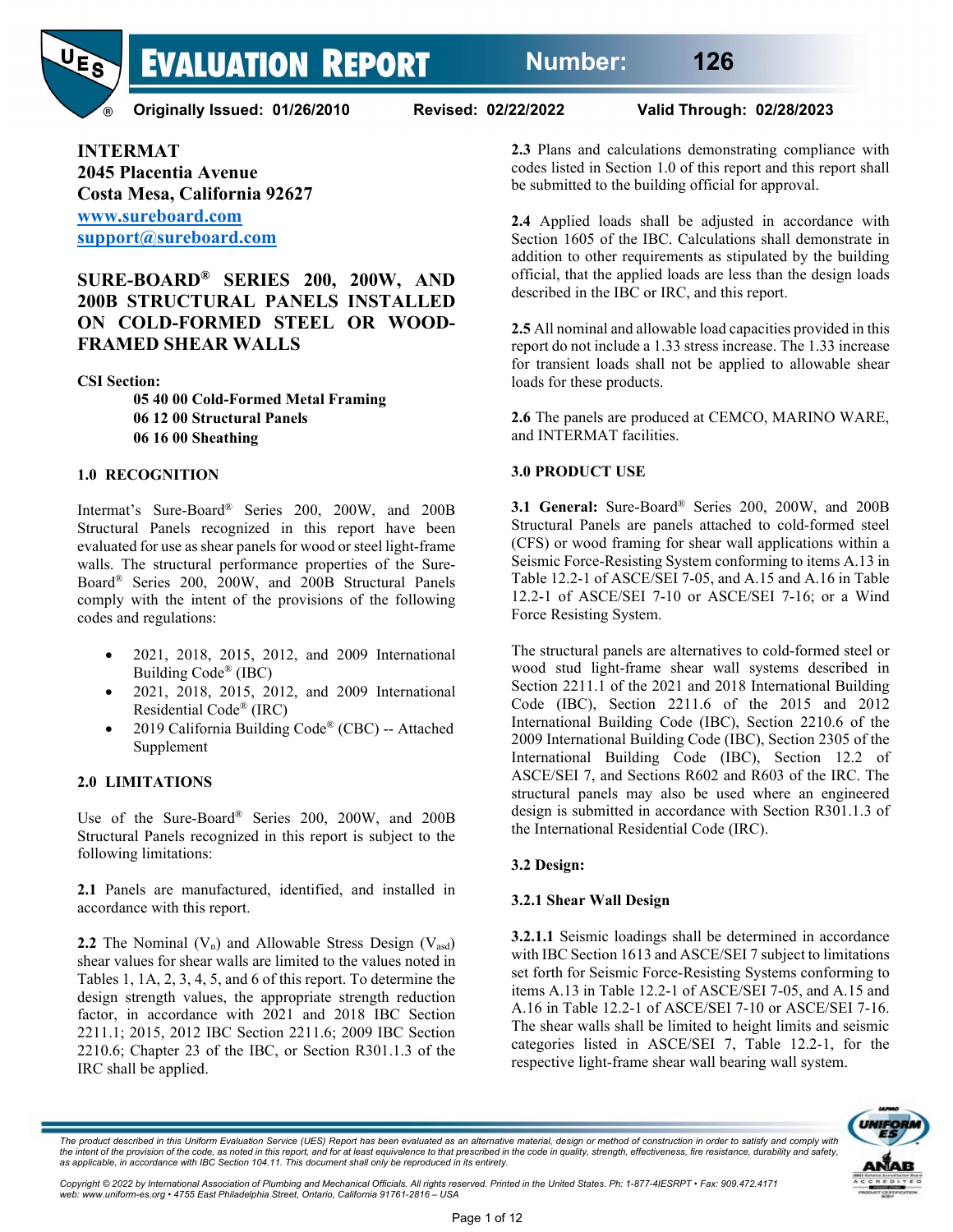# **Number: 126**



UE<sub>S</sub>

**Originally Issued: 01/26/2010 Revised: 02/22/2022 Valid Through: 02/28/2023**

Wind loadings shall be determined in accordance with IBC Section 1609 and ASCE/SEI 7.

**3.2.1.2** The Nominal  $(V_n)$  and Allowable Stress Design  $(V_{\text{asd}})$ shear values for wind and earthquake forces are shown in Tables 1, 1A, 2, 3, 4, 5, and 6 of this report with associated deflections for shear walls using Sure-Board® Series 200, 200W, and 200B Structural Panels attached to Cold-Formed Steel or Wood studs. Nominal shear values shall be multiplied by the appropriate strength reduction factor to determine LRFD design strength in accordance with footnote 4 of Tables 1, 1A, 2, 3, 4, 5, and 6 of this report as set forth in 2021 and 2018 Section 2211.1, 2015 and 2012 IBC Section 2211.6, 2009 IBC Section 2210.6, Chapter 23 of the IBC, and R301.1.3 of the IRC.

**3.2.1.3 Design Deflection:** The deflection of a 200 or 200W shear wall fastened throughout on steel stud framing shall be permitted to be calculated in accordance with Eq. 3.2.1.3. Eq. 3.2.1.3 shall not be used to estimate deflection for shear strengths exceeding the tabulated nominal values in this report:

$$
\Delta = \frac{2vh^3}{3E_sA_cb} + \omega_1\omega_2 \left(\frac{vh}{\rho Gt_{s,SB}}\right) + (\omega_1)^{1.25}\omega_2\omega_3\omega_4 \left(\frac{v}{\beta}\right)^{\alpha} + \left(\frac{h}{b}\right)\delta_{anchorage}
$$
 (Eq. 3.2.1.3)

Where

- $A_c$  = Gross cross-sectional area of chord/boundary studs, in<sup>2</sup> (mm<sup>2</sup>)
- $B =$  Width of shear wall, in. (mm)
- $E<sub>s</sub>$  = Modulus of elasticity of steel, 29,500,000 psi (203,000 MPa)
- $F_y$  = minimum specified yield strength of steel sheet in the Sure‐Board sheathing, psi (MPa)
- G = Shear modulus of steel in the Sure‐Board sheathing, 11,300,000 psi (78,000 MPa)
- $h$  = Wall height, in. (mm)
- = Fastener spacing at panel edges, in. (mm)
- $t_{s,SB}$  = Sure-Board sheathing steel design thickness, in. (mm)
- $t_{s,F}$  = Cold-formed steel framing design thickness, in. (mm)
- $v =$  Shear demand (V/b), lb/in (N/mm)
- $V = \text{Total lateral load applied to the shear wall, lb (N)}$  $\Delta$  = Calculated deflection, in. (mm)
- $\delta_{\text{anchorage}} = \text{Vertical deformation from anchorage system, in.}$ (mm)
	- $ρ = 1.0$
	- $β = product specific inelastic stiffness factor, lb/in/in$  $1/\alpha$ , in Table 4.1.3 of this report.
	- Α = product specific inelastic stiffness multiplier, in Table 4.1.3 of this report.

 $\omega_1$  = s/(6 in.) {s/152.4 mm}  $\omega_2$  = (0.0346 in.)/t<sub>s F</sub> {(0.8788 mm)/t<sub>s F</sub>} ω<sub>3</sub> =  $[(h/b)/2]^{0.5}$  $\omega_4 = [(33,000 \text{ psi})/\text{F_y}]^{0.5} \{[(228 \text{ MPa})/\text{F_y}]^{0.5}\}$ 

**Table 4.1.3 -- Sure**‐**Board Shear Wall Deflection Parameters**

| Parameter                                               | <b>Sure-Board</b><br><b>Series 200</b> | <b>Sure-Board</b><br><b>Series</b> |
|---------------------------------------------------------|----------------------------------------|------------------------------------|
| α                                                       | 2.566                                  | 2.359                              |
| $β$ [(lb./in.)/(in. <sup>1/α</sup> )]                   | 126.16                                 | 107.73                             |
| $\beta$ [(N/mm)/(mm <sup>1/<math>\alpha</math></sup> )] | 6 263                                  | 4 788                              |

**3.2.1.4** The Nominal  $(V_n)$  and Allowable Stress Design (Vasd) shear values in Tables 1, 1A, 2, and 3 of this report apply to shear walls on steel framing with a maximum height-to-width ratio (h:b) of 2¼:1. For height-to-length ratios (h:b) greater than  $2\frac{1}{4}$ :1, but not exceeding 4:1,  $V_n$  or Vasd shall be determined in accordance with the Eq 3.2.1.4- 1 or 3.2.1.4-2:

$$
V_n = V_{nt} (2.25b/h)
$$
 (Eq. 3.2.1.4-1)  
\n
$$
V_{asd} = V_{asdt} (2.25b/h)
$$
 (Eq. 3.2.1.4-2)

Where:

 $V_{nt}$  = nominal shear value from table, lb/ft (N/mm)

 $V_{\text{asdt}}$  = allowable stress design shear value from the table, lb/ft (N/mm)

In no case shall the height-to-length ratio (h:b) exceed 4:1.

The maximum shear-wall height-to-width ratio (h/b) for shear walls on wood framing is  $2\frac{1}{4}$ :1.

**3.2.1.5** Panels shall be fastened in accordance with footnote 2 of Tables 1, 1A, 2, 3, 4, 5, and 6 of this report, as applicable.

**3.2.1.6** Design of shear wall connections, such as uplift hold-downs, shear to base anchorage, and shear transfer from horizontal elements are beyond the scope of this report and the design professional shall provide appropriate design and detailing information to the Building official. The collector shall be designed in accordance with and comply with the IBC or the IRC and be sized to exceed the loads resisted by the shear wall.

# **3.2.2 Load Bearing and Non-Load Bearing Wall Design**

**3.2.2.1 General:** Cold-Formed Steel or Wood framing design for out-of-plane and axial loads shall comply with the IBC or IRC, as applicable. For installation in Seismic Design Categories C, D, E, and F, additional requirements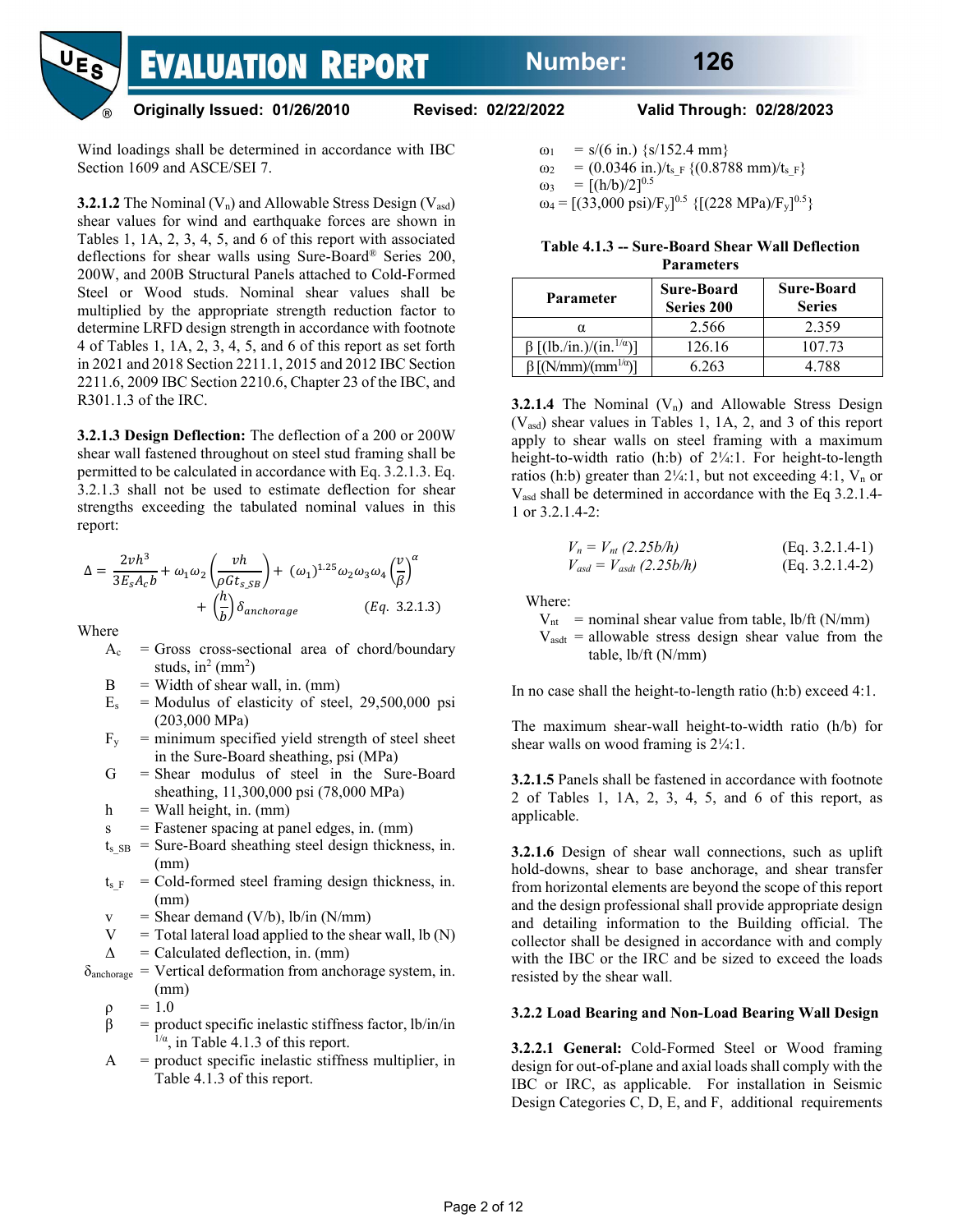

**Originally Issued: 01/26/2010 Revised: 02/22/2022 Valid Through: 02/28/2023**

In 2021 and 2018 Sections 2211.1.1, 2015 and 2012 IBC Section 2211.6, 2009 IBC Section 2210.6, Chapter 23 of the IBC, or IRC, AISI S100, and ASCE/SEI 7 apply.

**3.2.2.2 Diaphragm to Wall:** Table 8 of this report provides gravity load shear transfer nominal strength values for five different diaphragm-to-wall framing details/conditions— Cases 1 through 5. Cases 2 through 5 provide for a Sure-Board® Series 200-5/8 in. Type X gypsum composite panel, a Sure-Board® Series 200-5/8 in. Type X gypsum composite panel with the gypsum panel terminating below joists and the steel sheet extending along the joist, or a 54-mil steel sheet/plate to be interposed/sandwiched between the diaphragm ledger and the wall framing. The strength values in Table 8 of this report are applicable for the specific configuration described.

# **3.3 Installation:**

**3.3.1 Installation General:** The panels shall be directly applied to the studs at the interior and exterior shear walls and are limited to applications where there is no continuous direct exposure to the weather or damp environments other than during construction. Construction exposure shall not exceed the board (gypsum, cement, or fiberboard) manufacturer's recommendations or shall be protected during construction from direct moisture exposure to gypsum. In areas that may be exposed to possible moisture intrusion, water-resistant sheathing is required. Sure-Board® products may be installed as specified by the registered design professional on assemblies as permitted by the IBC or IRC in all Seismic Design Categories.

# **3.3.2 Steel Framing**

**3.3.2.1** Installation shall be in accordance with this report and the manufacturer's published Installation and Cutting Sure-Board® Series 200, 200W, and 200B instructions. Where conflicts occur, the more restrictive shall govern. Field repair of Sure-Board® Series 200, 200W, and 200B panels with surface damaged gypsum wallboard may be accomplished following Section 3 of *Installation and Cutting Sure-Board® Series 200, 200W, and 200B*, available from the manufacturer upon request or online a[t www.sureboard.com](http://www.sureboard.com/) .

**3.3.2.2** Sure-Board® Series 200, 200W, and 200B Structural Panels shall be placed with the long dimension parallel or perpendicular to steel stud framing. The steel face shall be in contact with the framing. All panel edges (top and bottom) shall be fully blocked by framing studs, track, blocking, or flat straps of the same gage as the framing material and include an end collector element to be determined by the Design Professional in accordance with the IBC, IRC, the AISI S100, and the ASCE/SEI 7 seismic provisions. Minimum required collector elements are defined in Section 4.3.3 of this report and are required at both shear wall ends. Maximum stud spacing shall not exceed 24 inches (610 mm) on center. Screws attaching panels shall be installed in one operation through the panels into the framing. Screws or pneumatic pin heads are required to be located  $\frac{3}{8}$  inch (9.53) mm) minimum from panel edges. Screw heads shall be driven flush with the surface. Screws shall penetrate at least three exposed threads into framing members.

**3.3.2.3** A minimum panel size of 16 inches by 96 inches (406 mm by 2438 mm) is acceptable, provided all perimeter edges are fastened to framing members at the required spacing. All panels may be fastened at panel joint stud without staggering the fasteners at each panel. No panels shall be lapped over another at these lap joint studs. Joint spacing between panels shall range from 0 inch to  $\frac{1}{8}$  inch (0 to 3.2 mm). Top and Bottom track gaps to floors or ceilings are not limited except that panels shall have at least 1-inch (25.4 mm) minimum track leg height behind panel edges, without adding additional backing for fasteners. The designed fastener spacing shall apply to each panel edge. No panel edges shall be lapped and attached with a single row of fasteners.

**3.3.2.4** Holes cut in Sure-Board® panels shall be approved by the building official based on the recommendations supplied by the manufacturer and as recommended by the Design Professional.

# **3.3.3 Wood Framing**

**3.3.3.1** Installation shall be in accordance with this report and the manufacturer's published installation instructions. Field repair of Sure-Board® Series 200 Structural Panels with surface damaged gypsum wallboard may be accomplished following Section 3 of *Installation and Cutting Sure-Board® Series 200 and 200W*, available from the manufacturer upon request or online at [www.sureboard.com](http://www.sureboard.com/) .

**3.3.3.2** Sure-Board® Series 200, 200W, and 200B Structural Panels shall be placed with the long dimension parallel or perpendicular to stud framing. The steel face shall be in contact with the framing. All panel edges shall be fully blocked by framing studs, blocking, or plates. Maximum stud spacing as tested shall not exceed 24 inches (610 mm) on center. Nail and screw heads are required to be located ⅜ inch (9.53 mm) minimum from panel edges. Nail and screw heads shall be installed flush with the surface of MDF, noncombustible sheathing, or gypsum wallboard to accommodate the application of finish material where required.

After Sure-Board® Series 200 or 200B panels have been installed and fastened completely to framing members, steel structural strapping may be installed by scoring the gypsum sheathing and removing the gypsum material as necessary from the steel sheet where the strap is placed. After the gypsum material has been removed, the steel structural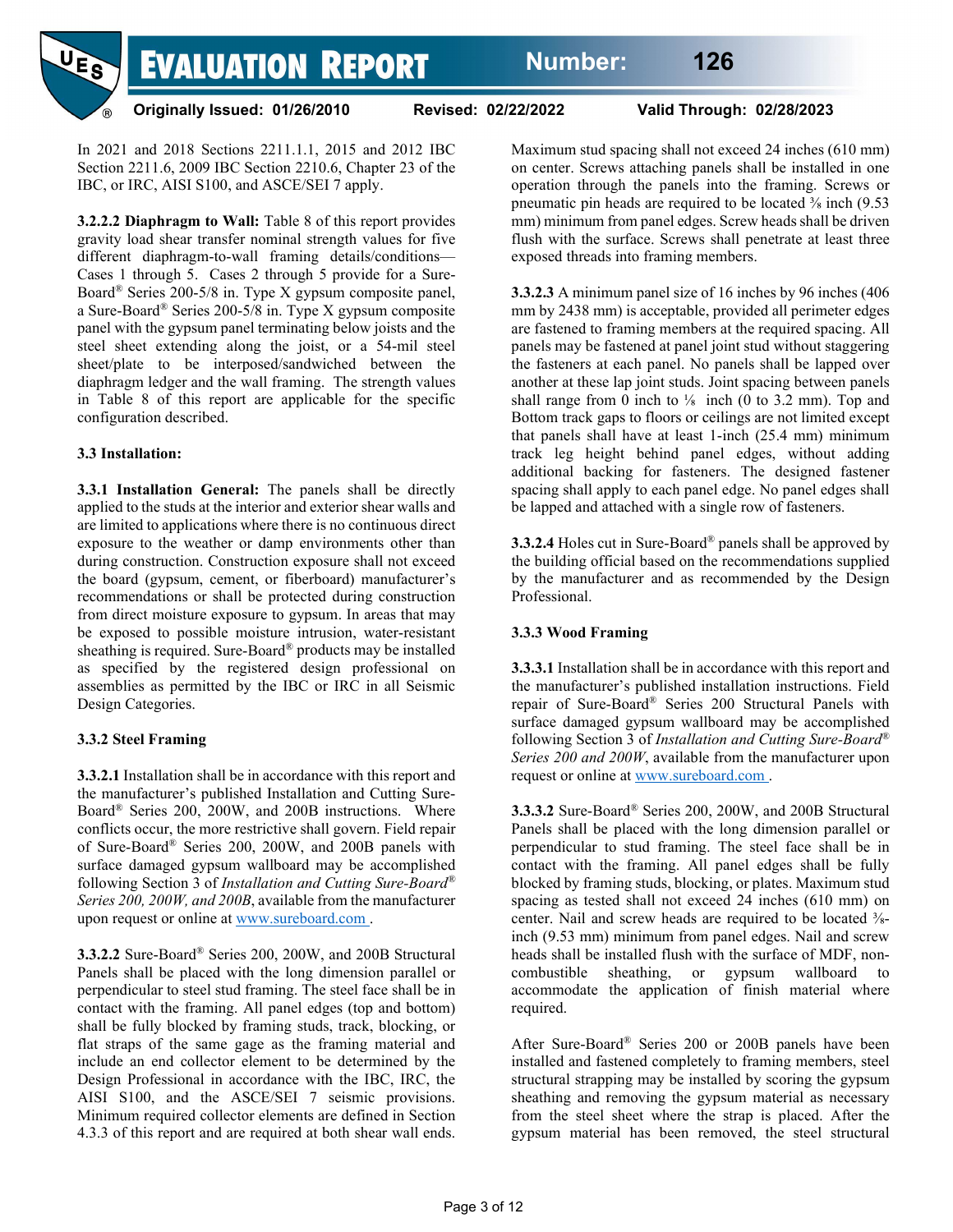

**Originally Issued: 01/26/2010 Revised: 02/22/2022 Valid Through: 02/28/2023**

strapping may be installed over Sure-Board® steel sheathing and fastened in accordance with the strap manufacturer's instructions and approved plans, into required backing or framing and inspected. After inspection, the gypsum may be patched back in and fastened to Sure-Board® steel sheet or framing and taped and finished by gypsum board applicator to the required level of finish without causing any adverse structural effect or unwanted buildup under the steel sheet of the Sure-Board® panels.

**3.3.3.3** A minimum panel size of 16 inches by 96 inches (406 mm by 2438 mm) is acceptable provided all perimeter edges are fastened to framing members at the required spacing. All panels may be fastened at panel joint stud without staggering the fasteners at each panel. No panels shall be lapped over another at these lap joint studs. Joint spacing between panels shall range from 0 inch to  $\frac{1}{8}$  inch (0 to 3.2 mm). Top and Bottom plate gaps to floors or ceilings are not limited except that panels shall have at least 1-inch (25.4 mm) minimum plate thickness behind panel edge, without adding additional blocking for fasteners. The designated fastener spacing applies to each panel edge. No panel edges may be lapped and attached with a single row of fasteners.

**3.3.3.4** Holes cut in Sure-Board® panels shall be approved by the building official based on the recommendations supplied by the manufacturer and as recommended by the Design Professional.

# **3.4 Special Inspections**

When required by the building official, periodic special inspections for seismic or wind resistance shall be in accordance with the requirements of IBC Chapter 17 corresponding to the applicable type (wood or cold-formed steel) of light-framed construction.

# **4.0 PRODUCT DESCRIPTION**

**4.1 Sure-Board® Series 200, 200W, and 200B Series Structural Panels**

**4.1.1 Sure-Board® Series 200 Panels:** Sure-Board® Series 200 Structural Panels consist of ½- to ¾-inch-thick (12.7 to 19.0 mm), tapered or square-edged, non-rated or Type-X fire-resistance-rated gypsum wallboard complying with ASTM C1396, C1278 or C1177, or cement board complying with ASTM C1325; or  $\frac{3}{4}$  -inch-thick (19.0 mm) USG Ultracode Gypsum Wallboard, factory-laminated with water-soluble adhesive to sheet steel. The sheet steel is No. 22 gage (0.027 inch/0.686 mm) minimum base-metal thickness complying with ASTM A1003 Structural Grade 33 Type H . These panels are available in widths of 48 inches (1219 mm) and standard lengths of 8, 9, 10, and 12 feet (2438, 2743, 3048, and 3658 mm).

**4.1.2 Sure-Board® Series 200W Panels:** Sure-Board® Series 200W Structural Panels consist of minimum ⅛-inch-thick (3.2 mm), square-edge Medium Density Fiberboard (MDF) panels, or equal, complying with ANSI A208.2; or magnesium oxide panels approved by the building official, factory-laminated with a water-soluble adhesive to sheet steel. The sheet steel is No. 22 gage (0.027 inch/0.686 mm) minimum base-metal thickness complying with ASTM A1003 Structural Grade 33 Type H. These panels are available in widths of 48 inches (1219 mm) and standard lengths of 8, 9, 10, and 12 feet (2438, 2743, 3048, and 3658 mm) and the standard lengths may be pre-cut by request.

**4.1.3 Sure-Board® Series 200B Panels:** Sure-Board® Series 200B Structural Panels consist of  $\frac{1}{2}$ - to  $\frac{3}{4}$ -inch-thick (12.7 to 19.0 mm), tapered or square-edged, non-rated or Type X fireresistance-rated gypsum wallboard complying with ASTM C1396, C1278 or C1177, or cement board complying with ASTM C1325, factory-laminated with water-soluble adhesive to sheet steel. The sheet steel is No. 14 gage (0.071 inch/1.81 mm) minimum base-metal thickness complying with ASTM A1003 Structural Grade 50 Type H. These panels are available in widths of 48 inches (1219 mm) and standard lengths of 8, 9, 10, and 12 feet (2438, 2743, 3048, and 3658 mm).

#### **4.2 Fasteners**

**4.2.1 Sure-Board® Series 200 Panels Attached to Steel Framing (Tables 1 and 1A):** The fasteners used for attaching the Sure-Board® Series 200 Structural Panels to steel framing are self-drilling/self-tapping No. 2 pilot point flat head, S12 drill point screws. The No. 8 screws have a minimum diameter of 0.138 inch (3.5 mm), with a minimum 0.3145-inch (8.0 mm) head diameter and 1.25 inch (31.7 mm) minimum length, and shall comply with SAE J78, ASTM C954, and C1513.

**4.2.2 Sure-Board® Series 200W Panels Attached to Steel Framing (Tables 2 and 3):** The fasteners used for attaching the Sure-Board® Series 200W Structural Panels to steel framing are No. 10 - 0.19-inch (4.83 mm) minimum diameter, with a minimum 0.3145-inch-diameter (8.0 mm) pan head and 0.75-inch (19.0 mm) minimum length S12 drill point screws, complying with SAE J78, ASTM C954, and C1513.

**4.2.3 Sure-Board® Series 200B Panels Attached to Steel Framing (Table 1):** The fasteners used for attaching the Sure-Board® Series 200B Structural Panels to steel framing are minimum No. 8 self-drilling S12 drill point screws with a minimum 0.138-inch (3.5 mm) diameter and minimum 1.25 inch (31.7 mm) length. The screw head is a No. 2 pilot point flat head having a minimum 0.3145-inch (8.0 mm) head diameter. The screws shall comply with SAE J78 and ASTM C954 and C1513. Larger screw diameters are acceptable to use and maintain capacities listed in this report.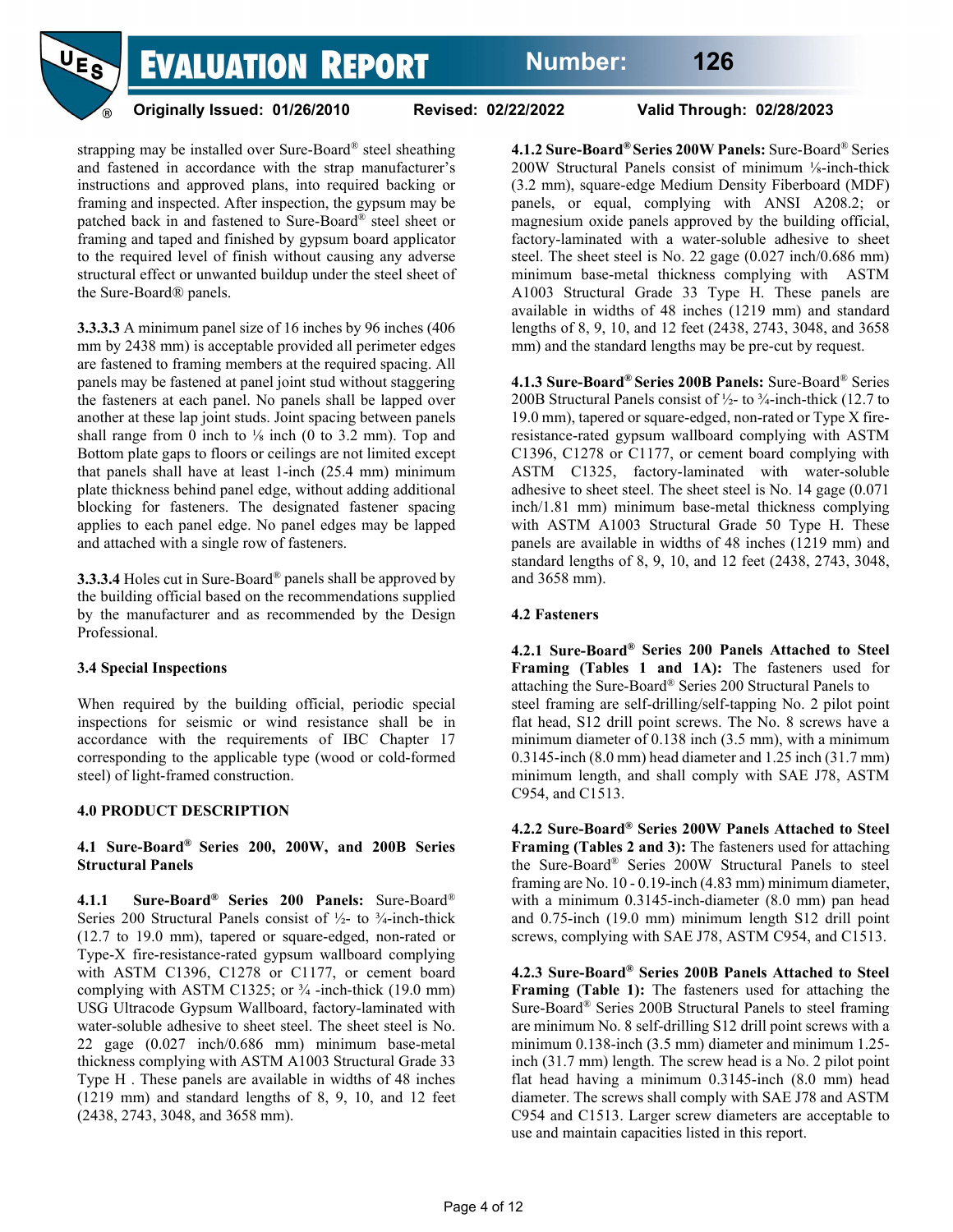

**Originally Issued: 01/26/2010 Revised: 02/22/2022 Valid Through: 02/28/2023**

**4.2.4 Sure-Board® Series 200 and 200W Panels Attached to Steel Framing (Table 6):** Other fasteners for attaching Sure-Board® Series 200 and 200W Structural Panels to steel framing include power-driven fasteners (pneumatic pins) for specific assemblies listed in Table 6 of this report. The minimum 1¼-inch-long (31.8 mm) by 0.100-inch-diameter (2.54 mm) knurled shank pneumatic nails with a minimum 5/16-inch-diameter (7.94 mm) head are produced by Aerosmith Inc. and shall comply with an evaluation report issued by an approved and accredited evaluation agency.

**4.2.5 Sure-Board® Series 200W Panels Attached to Wood Framing (Table 4):** The fasteners used for attaching the Sure-Board® Series 200W Structural Panels to wood framing are smooth shank 10d plywood nails measuring minimum 2.25 inches (57.2 mm) long by minimum 0.148-inch (3.8 mm) shank diameter.

**4.2.6 Sure-Board® Series 200 Panels Attached to Wood Framing (Table 5):** The fasteners used for attaching the Sure-Board® Series 200 Structural Panels to wood framing are No. 8 by minimum 2-inch-long (50.8 mm) drywall wood screws.

# **4.3 Steel Framing**

**4.3.1** In this report, for steel framing members, the following gage reference numbers, and corresponding minimum design base-metal thicknesses shall apply:

No. 14 gage: 0.071 inch (1.81 mm) No. 16 gage: 0.054 inch (1.37 mm) No. 18 gage: 0.043 inch (1.09 mm) No. 20 gage: 0.033 inch (0.84 mm)

**4.3.2** Steel studs for shear walls are C-shaped, with a minimum depth of 3½ inches (89 mm) and a minimum flange width of  $1\frac{5}{8}$  inches (41 mm), with a  $\frac{3}{8}$ -inch (9.5 mm) return lip for C-shaped stud. Tracks shall be a minimum of  $3\frac{1}{2}$ inches (89 mm) wide, with minimum 1¼-inch-high (31.7 mm) flanges.

**4.3.3** No. 14 and No. 16 gage steel members shall comply with ASTM A653 CS Grade 50, with minimum yield and tensile strengths of 50 ksi (340 MPa) and 65 ksi (450 Mpa), respectively. The No. 18 and No. 20 gage members shall comply with ASTM A653 CS Grade 33, with minimum yield and tensile strengths of 33 ksi (230 Mpa) and 45 ksi (310 Mpa), respectively. Structural design shall be performed by the design professional in accordance with Section 2211.1 of the 2021 and 2018 IBC, Section 2211.6 of the 2015 and 2012 IBC, Section 2210.6 of the 2009 IBC, or Section R301.1.3 of the IRC, as applicable, AISI S100, and ASCE/SEI 7. Collector posts at each end of the shear wall shall be minimum double stud and the same gage as framing material, except as described in footnote 10 to Table 1 of this report.

Actual collectors may be increased to larger or heavier gage elements, as determined by the design professional.

**4.3.4 IRC:** Walls constructed in accordance with this report may be used in lieu of provisions in IRC Section 603. Steel framing shall be designed to resist all applicable loading conditions.

# **4.4 Wood Framing**

**4.4.1** Minimum framing members are Stud or Construction grade Douglas Fir (D.F.) or equal with a minimum Specific Gravity (S.G.) of 0.49, conforming to Chapter 23 of the IBC and IRC. Minimum framing member size for shear walls shall be nominal 2 by 4 studs. Structural design shall be performed by the design professional in accordance with Section 2306 or 2307 of the IBC, or Section R301.1.3 of the IRC, as applicable, ANSI/AWC NDS, and ASCE/SEI 7.

**4.4.2** End Posts for shear walls shall be minimum 4 by 4 No. 1 grade Douglas Fir or equal. Sill plates for shear walls shall be minimum 2 by 4 Standard grade or better Douglas Fir or equal.

**4.4.3** Sill Plates for two-sided shear walls shall be minimum 2 by 4 Timberstrand®, 3 by 4 pressure-preservative treated Douglas Fir or equal and shall be in compliance with a current evaluation report from an approved and accredited evaluation agency.

**4.4.4** Fire-retardant-Treated wood framing material has been tested with Sure-Board® panels. All stated load capacities in Tables 4 and 5 of this report shall remain as stated in this report.

**4.4.5 IRC:** Walls constructed in accordance with this report may be used in lieu of provisions in IRC Section 602. Wood framing shall be designed to resist all applicable loading conditions.

# **5.0 IDENTIFICATION**

A label shall be affixed on at least one of the following: product, packaging, installation instructions, or descriptive literature. The label shall include the company name or trademark, model number, the IAPMO Uniform ES Mark of Conformity, the name of the inspection agency (when applicable), and the Evaluation Report Number (ER-126) to identify the products recognized in this report. A die-stamp label may also substitute for the label. Either Mark of Conformity may be used as shown: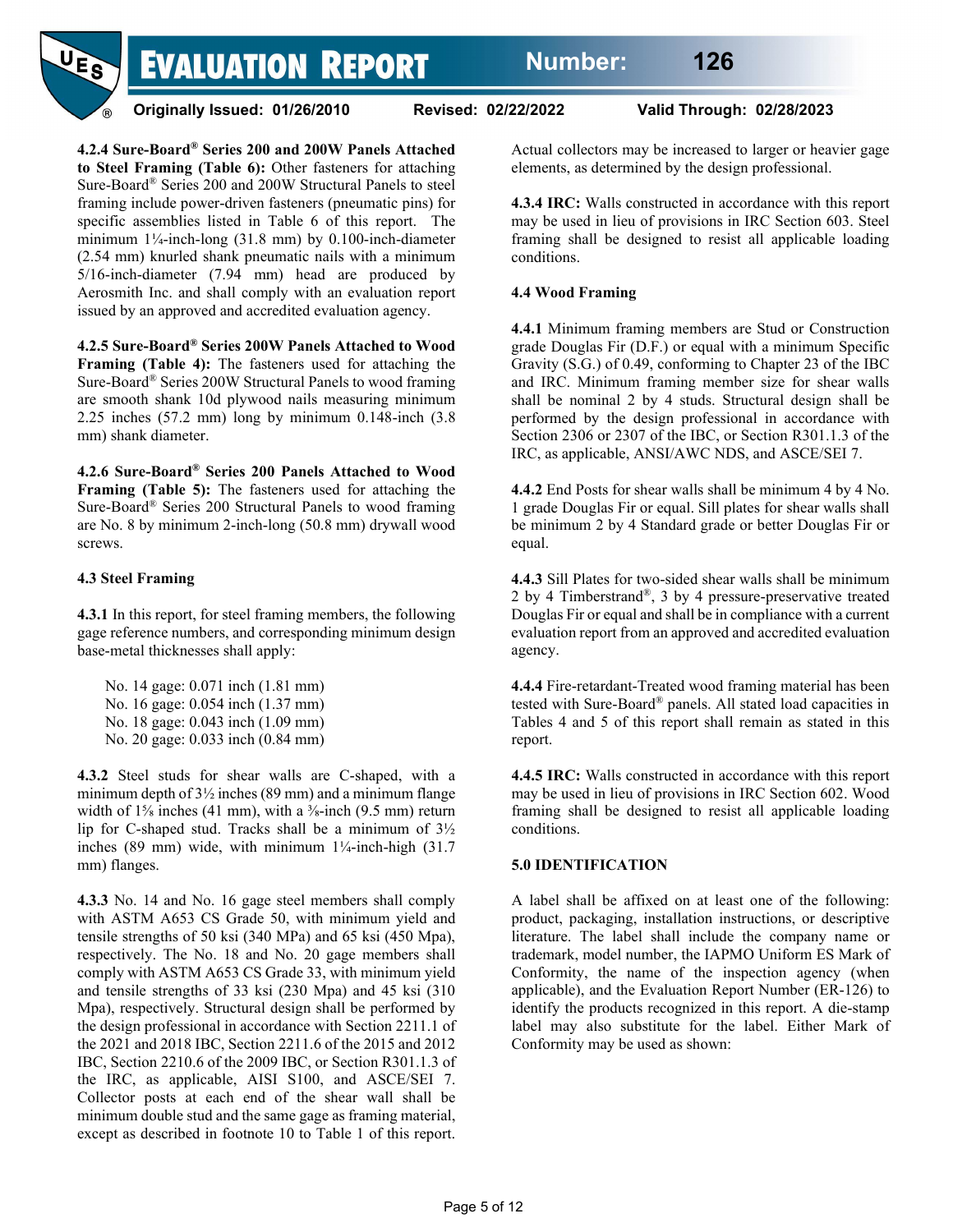**Number: 126**



**Originally Issued: 01/26/2010 Revised: 02/22/2022 Valid Through: 02/28/2023**

**EVALUATION REPORT** 



#### **6.0 SUBSTANTIATING DATA**

**6.1** Data in accordance with the IAPMO Uniform ES Evaluation Criteria for the Testing and Analysis of Steel Sheet Sheathing for Wood and Cold-Formed Steel Light-Framed Structure Shear Walls (EC-003), adopted January 2022.

**6.2** Data for Diaphragm to wall gravity load shear transfer, including load tests and analyses.

**6.3** Quality control manual.

**6.4** The test reports are from laboratories in compliance with ISO/IEC 17025.

# **7.0 STATEMENT OF RECOGNITION**

This evaluation report describes the results of research completed by IAPMO Uniform Evaluation Service on Intermat's Sure-Board® Series 200, 200W, and 200B Structural Panels to assess conformance to the codes shown in Section 1.0 of this report and serves as documentation of the product certification.

**For additional information about this evaluation report please visit [www.uniform-es.org](http://www.uniform-es.org/) or email us a[t info@uniform-es.org](mailto:info@uniform-es.org)**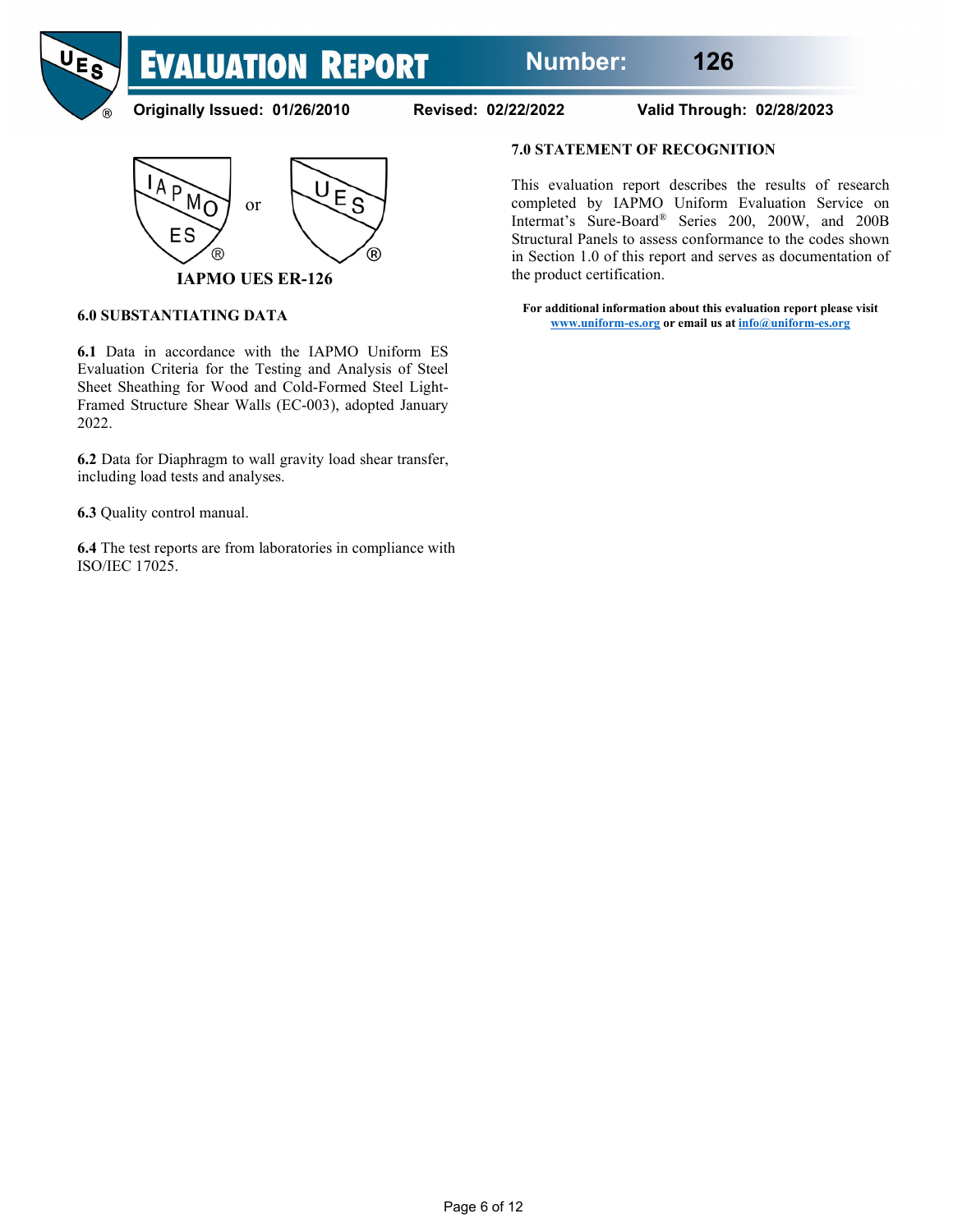

**Originally Issued: 01/26/2010 Revised: 02/22/2022 Valid Through: 02/28/2023**

#### **TABLE 1 – NOMINAL AND ALLOWABLE SHEAR RESISTANCE TO WIND OR SEISMIC FORCES AND DISPLACEMENT (inches) FOR SHEAR WALLS WITH SURE-BOARD**® **SERIES 200 / SERIES 200B STRUCTURAL PANELS ATTACHED TO LIGHT GAGE STEEL C-STUDS AT 24'' O.C. MAXIMUM WITH SPACING SCREWS** (pounds per foot) 1, 11

| <b>STEEL</b><br><b>FRAMING</b>             | <b>FASTENER SPACING AT PANEL EDGES INCHES ON CENTER 6</b> |                                         |                                      |                                |                                                        |                                      |                                |                                                        |                                          |                                |                                         |                                      |  |  |
|--------------------------------------------|-----------------------------------------------------------|-----------------------------------------|--------------------------------------|--------------------------------|--------------------------------------------------------|--------------------------------------|--------------------------------|--------------------------------------------------------|------------------------------------------|--------------------------------|-----------------------------------------|--------------------------------------|--|--|
|                                            | 6                                                         |                                         |                                      |                                | 4                                                      |                                      |                                | 3                                                      |                                          |                                | $\mathbf{2}$                            |                                      |  |  |
| <b>Minimum</b><br>Gage <sup>5</sup>        | $V_n^{2,3,4,7}$<br>$($ plf $)$                            | $V_{\text{asd}}^{2,3,8}$<br>$($ plf $)$ | $\Delta\mathbf{V_{asd}}^9$<br>(inch) | $V_n^{2,3,4,7}$<br>$($ plf $)$ | $\boldsymbol{V_{\textrm{asd}}}^{2,3,8}$<br>$($ plf $)$ | $\Delta\mathbf{V_{asd}}^9$<br>(inch) | $V_n^{2,3,4,7}$<br>$($ plf $)$ | $\boldsymbol{V_{\textrm{asd}}}^{2,3,8}$<br>$($ plf $)$ | $\Delta V_{\rm asd}^{\quad 9}$<br>(inch) | $V_n^{2,3,4,7}$<br>$($ plf $)$ | $V_{\text{asd}}^{2,3,8}$<br>$($ plf $)$ | $\Delta\mathbf{V_{asd}}^9$<br>(inch) |  |  |
|                                            | 1,085                                                     | 434                                     | 0.21                                 | 1,545                          | 618                                                    | 0.21                                 | 1,730                          | 692                                                    | 0.24                                     | 1,915                          | 766                                     | 0.26                                 |  |  |
| <b>No. 20</b><br>$(0.033$ inch)            | $1,543^{10}$                                              | 617                                     | 0.17                                 | 2,21110                        | 885                                                    | 0.22                                 | 2,48610                        | 977                                                    | 0.22                                     | 2,53710                        | 906                                     | 0.16                                 |  |  |
| <b>No. 18</b><br>$(0.043$ inch)            | $1,405^{10}$                                              | 562                                     | 0.24                                 | 1,92510                        | 770                                                    | 0.23                                 | 2,82110                        | 1,126                                                  | 0.25                                     | 2,98910                        | 1,196                                   | 0.21                                 |  |  |
| No. 16<br>$(0.054$ inch)                   | 1,697                                                     | 678                                     | 0.25                                 | 2,306                          | 922                                                    | 0.25                                 | 2,95710                        | 1,092                                                  | 0.26                                     | 3,64710                        | 1,253                                   | 0.28                                 |  |  |
| <b>No.16</b><br>$(0.054$ inch)<br>2-Sided  |                                                           |                                         |                                      |                                |                                                        |                                      |                                |                                                        |                                          | $5,011^{10}$                   | 1,710                                   | 0.28                                 |  |  |
| No. 14<br>$(0.071$ inch)                   |                                                           |                                         |                                      |                                |                                                        |                                      |                                |                                                        |                                          | 3,292                          | 1,257                                   | 0.24                                 |  |  |
| <b>No. 14</b><br>$(0.071$ inch)<br>2-Sided |                                                           |                                         |                                      |                                |                                                        |                                      |                                |                                                        |                                          | 4,635*                         | 1,700                                   | 0.22                                 |  |  |

For **SI:** 1 inch = 25.4 mm, 1 lb/linear = 0.0146 N/mm.

\*Fasteners are spaced 6 inches on center maximum into intermediate framing

1 These values are for short-term loads due to wind or earthquakes.

2 The screws are described in Section 4.2.1 and are installed in accordance with Section 3.3.2.2 of IAPMO ES ER-126.

3 Tabulated values listed in tables are for panels applied to one side or two sides of a wall.

4 For load and resistance factor design (LRFD) loads, the tabulated **Vn** load values shall be multiplied by the resistance factor 0.60 for Seismic or 0.65 for Wind.

5 Section 4.3.1 in IAPMO ES ER-126, describes minimum base metal thickness associated with gages.

<sup>6</sup> All panel edges shall be blocked. Panels may be installed vertically or horizontally. Fasteners shall be spaced a maximum of 12 inches on center along intermediate framing members, except as specifically noted in Table 1 of this report.

 $7V_n$  = Nominal Strength.

<sup>8</sup>**Vasd** = ASD Design Load.

<sup>9</sup> ∆ **V**<sub>asd</sub>= Deflection at **V**<sub>asd</sub> design Load.

<sup>10</sup> Nominal strength is based on double c-stud collectors (end posts) to be designed and installed using one gage thicker than the framing material used in the shear wall.

 $11$  V<sub>n</sub> and V<sub>asd</sub> for walls with height-to-length ratios (h:b) greater than 2¼:1, but not exceeding 4:1 shall be computed in accordance with Section 3.2.1.4 of this report.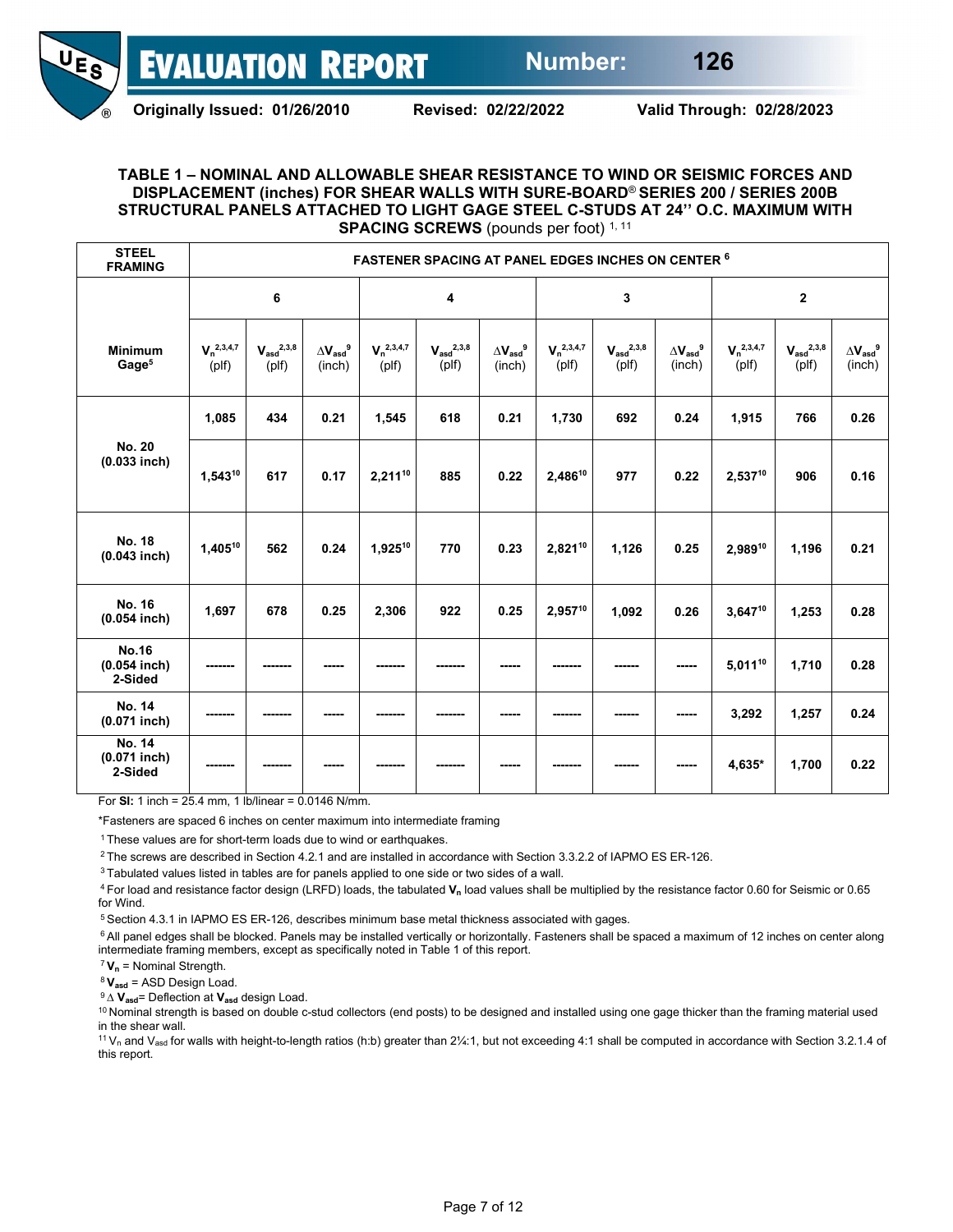

**Originally Issued: 01/26/2010 Revised: 02/22/2022 Valid Through: 02/28/2023**

#### **TABLE 1A - NOMINAL AND ALLOWABLE SHEAR RESISTANCE TO WIND OR EARTHQUAKE FORCES AND DISPLACEMENT (inches) FOR SHEAR WALLS WITH SURE-BOARD**® **SERIES 200 / SERIES 200B STRUCTURAL PANELS ATTACHED TO LIGHT GAGE STEEL C-STUDS AT 16" O.C. WITH SCREWS**(pounds per foot) 1,10

| <b>STEEL</b><br><b>FRAMING</b>      |                          | <b>FASTENER SPACING AT PANEL EDGES INCHES ON CENTER 6</b> |                                                  |                          |                                   |                                                  |                          |                                   |                                                  |                          |                                   |                                                         |  |  |
|-------------------------------------|--------------------------|-----------------------------------------------------------|--------------------------------------------------|--------------------------|-----------------------------------|--------------------------------------------------|--------------------------|-----------------------------------|--------------------------------------------------|--------------------------|-----------------------------------|---------------------------------------------------------|--|--|
|                                     | 6                        |                                                           |                                                  |                          |                                   |                                                  |                          |                                   |                                                  |                          |                                   |                                                         |  |  |
| <b>Minimum</b><br>Gage <sup>5</sup> | $V_n^{2,3,4,7}$<br>(plf) | $V_{\text{asd}}^{2,3,8}$<br>(plf)                         | $\Delta$ V <sub>asd</sub> <sup>9</sup><br>(inch) | $V_n^{2,3,4,7}$<br>(plf) | $V_{\text{asd}}^{2,3,8}$<br>(plf) | $\Delta$ V <sub>asd</sub> <sup>9</sup><br>(inch) | $V_n^{2,3,4,7}$<br>(plf) | $V_{\text{asd}}^{2,3,8}$<br>(plf) | $\Delta$ V <sub>asd</sub> <sup>9</sup><br>(inch) | $V_n^{2,3,4,7}$<br>(plf) | $V_{\text{asd}}^{2,3,8}$<br>(plf) | $\Delta$ <b>V</b> <sub>asd</sub> <sup>9</sup><br>(inch) |  |  |
| 14<br>$(0.071$ inch)<br>2-Sided     | --------                 | --------                                                  |                                                  |                          |                                   |                                                  |                          |                                   | --------                                         | 5,079                    | 1,897                             | 0.26                                                    |  |  |

For **SI:** 1 inch = 25.4 mm, 1 lb/foot = 0.0146 N/mm.

 $1$  These values are for short-term loads due to wind or earthquakes.

<sup>2</sup> The screws are described in Section 4.2.1 and are installed in accordance with Section 3.3.2.2 of IAPMO ES ER-126

 $3$  Tabulated values listed in tables are for panels applied to one side or two sides of a wall.

<sup>4</sup> For load and resistance factor design (LRFD) loads, the tabulated **Vn** load values shall be multiplied by the resistance factor 0.60 for Seismic or 0.65 for Wind.

5 Section 4.3.1 in IAPMO ES ER-126, describes minimum base metal thickness associated with gages.

 $6$  All panel edges shall be blocked. Panels are installed vertically or horizontally. Fasteners shall be spaced a maximum of 12 inches on center along intermediate framing members.

 $7$   $V_n$  = Nominal Strength.

<sup>8</sup> **Vasd** = ASD Design Load.

<sup>9</sup> **∆ Vasd** = Deflection at **Vasd** design Load.

 $10$  V<sub>n</sub> and V<sub>asd</sub> for walls with height-to-length ratios (h:b) greater than 2¼:1, but not exceeding 4:1 shall be computed in accordance with Section 3.2.1.4 of this report.

#### **TABLE 2 - NOMINAL AND ALLOWABLE SHEAR RESISTANCE TO WIND OR EARTHQUAKE FORCES AND DISPLACEMENT (inches) FOR SHEAR WALLS WITH SUREBOARD**® **SERIES 200W / SERIES 200B STRUCTURAL PANELS ATTACHED TO LIGHT GAGE STEEL C-STUDS AT 16" O.C. WITH NO. 10 SCREWS** (pounds per foot) **1,10**

| <b>STEEL FRAMING</b>           | No. 10 SCREW SPACING AT PANEL EDGES AND FIELD 2/6, INCHES ON CENTER 6 |                                   |                                                         |  |  |  |  |  |  |  |
|--------------------------------|-----------------------------------------------------------------------|-----------------------------------|---------------------------------------------------------|--|--|--|--|--|--|--|
| Minimum Gage <sup>5</sup>      | $V_n^{2,3,4,7}$<br>(plf)                                              | $V_{\text{asd}}^{2,3,8}$<br>(plf) | $\Delta$ <b>V</b> <sub>asd</sub> <sup>9</sup><br>(inch) |  |  |  |  |  |  |  |
| No. 18-Ga. (0.043 in.)         | 2.168                                                                 | 703                               | 0.14                                                    |  |  |  |  |  |  |  |
| No. 16-Ga. (0.054 in.)         | 2.704                                                                 | 923                               | 0.18                                                    |  |  |  |  |  |  |  |
| No. 14-Ga. (0.071 in.)         | 2.755                                                                 | 934                               | 0.15                                                    |  |  |  |  |  |  |  |
| No. 14-Ga. (0.071 in.) 2 Sided | 5,091                                                                 | 1.922                             | 0.29                                                    |  |  |  |  |  |  |  |

For **Sl:** 1 inch = 25.4 mm, 1 plf = 0.0146 N/mm.

1 These values are for short term loads due to wind or earthquake

2 The screws as described in Section 4.2.2 and installed in accordance with Section 3.3.2.2 of IAPMO ES ER-126

 $3$  Tabulated values listed in tables are for panels applied to one side or two sides of a wall.

<sup>4</sup> For load and resistance factor design (LRFD) loads, the tabulated **V**<sub>n</sub> load values shall be multiplied by the resistance factor 0.60 for Seismic or 0.65 for Wind.

<sup>5</sup> Section 4.3.1 in evaluation report IAPMO ES ER-126, describes minimum base metal thickness associated with gages.

 $6$  All panel edges shall be blocked. Panels are installed vertically or horizontally. Fasteners shall be spaced a maximum of 6 inches on center along intermediate framing members.

 $7 \text{ V}_n$  = Nominal Strength.<br><sup>8</sup>  $\text{V}_{\text{asd}}$  = ASD Design Load.

<sup>9</sup> ∆ **V**<sub>asd</sub> = Deflection at **V**<sub>asd</sub> design Load.

 $10$  V<sub>n</sub> and V<sub>asd</sub> for walls with height-to-length ratios (h:b) greater than 2¼:1, but not exceeding 4:1 shall be computed in accordance with Section 3.2.1.4 of this report.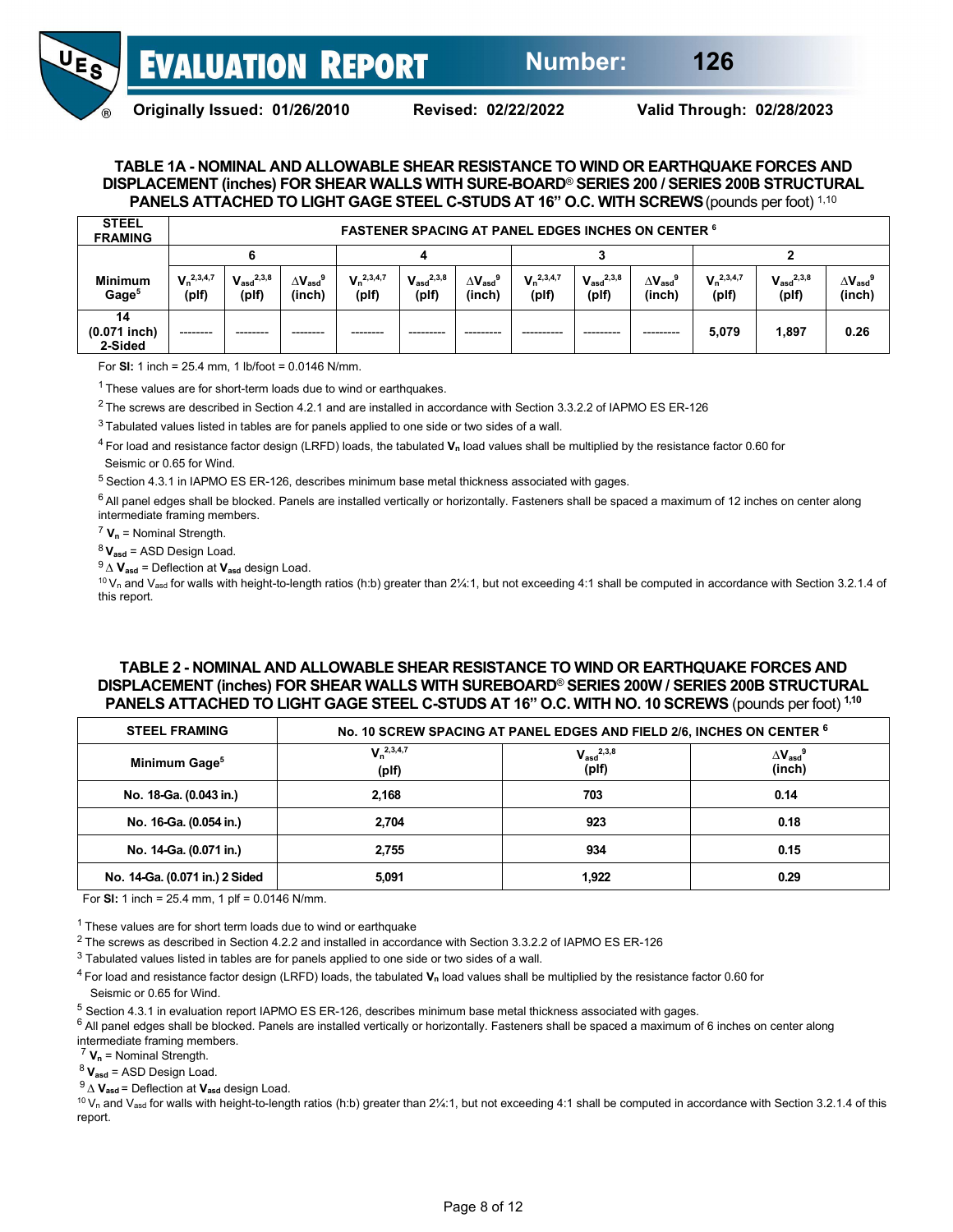

**Originally Issued: 01/26/2010 Revised: 02/22/2022 Valid Through: 02/28/2023**

#### **TABLE 3 - NOMINAL AND ALLOWABLE SHEAR RESISTANCE TO WIND OR EARTHQUAKE FORCES AND DISPLACEMENT (inches) FOR SHEAR WALLS WITH SUREBOARD**® **SERIES 200W / SERIES 200B STRUCTURAL PANELS ATTACHED TO LIGHT GAGE STEEL C-STUDS AT 24" O.C. WITH NO. 10 SCREWS** (pounds per foot) **1,10 <sup>A</sup>**

| <b>STEEL FRAMING</b>      | No. 10 SCREW SPACING AT PANEL EDGES AND FIELD 2/6, INCHES ON CENTER 6 |                                   |                                                |  |  |  |  |  |  |  |
|---------------------------|-----------------------------------------------------------------------|-----------------------------------|------------------------------------------------|--|--|--|--|--|--|--|
| Minimum Gage <sup>5</sup> | $V_{n}^{2,3,4,7}$<br>(plf)                                            | $V_{\text{asd}}^{2,3,8}$<br>(plf) | $\Delta$ $\mathsf{V}_{\mathsf{asd}}$<br>(inch) |  |  |  |  |  |  |  |
| No. 20-Ga. (0.033 in.)    | 1.518                                                                 | 505                               | 0.11                                           |  |  |  |  |  |  |  |
| No. 18-Ga. (0.043 in.)    | 1.791                                                                 | 631                               | 0.12                                           |  |  |  |  |  |  |  |

For **Sl**: 1 inch = 25.4 mm, 1 plf = 0.0146 N/mm.

<sup>1</sup>These values are for short term loads due to wind or earthquake

2The screws as described in Section 4.2.2 and installed in accordance with Section 3.3.2.2 of IAPMO ES ER-126.

 $3$  Tabulated values listed in tables are for panels applied to one side or two sides of a wall.

<sup>4</sup> For load and resistance factor design (LRFD) loads, the tabulated **Vn** load values shall be multiplied by the resistance factor 0.60 for Seismic or 0.65 for Wind.

<sup>5</sup> Section 4.3.1 in evaluation report IAPMO ES ER-126, describes minimum base metal thickness associated with gages.

 $6$  All panel edges shall be blocked. Panels are installed vertically or horizontally. Fasteners shall be spaced a maximum of 6 inches on center along intermediate framing members.<br> $7 \text{ V}_n$  = Nominal Strength.

 $8$  **V**<sub>asd</sub> = ASD Design Load.

<sup>9</sup>∆ **Vasd**= Deflection at **Vasd** design Load.

10 V<sub>n</sub> and V<sub>asd</sub> for walls with height-to-length ratios (h:b) greater than 2¼:1, but not exceeding 4:1 shall be computed in accordance with Section 3.2.1.4 of this report.

#### **TABLE 4 - NOMINAL AND ALLOWABLE SHEAR RESISTANCE TO WIND OR EARTHQUAKE FORCES AND DISPLACEMENT (inches) FOR SHEAR WALLS WITH SURE-BOARD**® **SERIES 200W / SERIES 200B STRUCTURAL PANELS ATTACHED TO DF STUDS AT 16" O.C. MAXIMUM WITH 10D NAILS** (pounds per foot) **<sup>1</sup>**

| <b>FRAMING</b>                                                                                                                        |       | 10d (2.25" min X .148) NAIL SPACING AT PANEL EDGES AND FIELD, INCHES ON CENTER 3 |                                                         |                            |                                       |                                                  |                            |                                              |                                                         |                            |                                             |                                                  |  |  |
|---------------------------------------------------------------------------------------------------------------------------------------|-------|----------------------------------------------------------------------------------|---------------------------------------------------------|----------------------------|---------------------------------------|--------------------------------------------------|----------------------------|----------------------------------------------|---------------------------------------------------------|----------------------------|---------------------------------------------|--------------------------------------------------|--|--|
| Stud:<br>2 x 4 stud grade DF                                                                                                          | 4/6   |                                                                                  |                                                         | 2/6                        |                                       |                                                  | 2/6 Two Sided <sup>*</sup> |                                              |                                                         | 3/6                        |                                             |                                                  |  |  |
| End post:<br>4 x 4 No. 1 grade DF $V_n^{2,3,4,5,6}$ $V_{\text{asd}}^{2,3,5,7}$<br>$*4 \times 6$ No. 1 grade DF<br>Sill and top plate: | (plf) | (plf)                                                                            | $\Delta$ <b>V</b> <sub>asd</sub> <sup>8</sup><br>(inch) | $V_n^{2,3,4,5,6}$<br>(plf) | $\mathbf{V_{asd}}^{2,3,5,7}$<br>(plf) | $\Delta$ V <sub>asd</sub> <sup>8</sup><br>(inch) | $V_n^{2,3,4,5,6}$<br>(plf) | $V_{\text{asd}}^{2,3,5,7}$<br>$(\text{plf})$ | $\Delta$ <b>V</b> <sub>asd</sub> <sup>8</sup><br>(inch) | $V_n^{2,3,4,5,6}$<br>(plf) | $\mathbf{V_{asd}}^{2,3,5,7}$<br>$($ plf $)$ | $\Delta$ V <sub>asd</sub> <sup>8</sup><br>(inch) |  |  |
| 2 x 4 standard<br>grade DF<br>*Sill Plate: 2x4<br>TimberStrand or<br>standard<br>grade DF                                             | 1,453 | 583                                                                              | 0.18                                                    | 2,357                      | 950                                   | 0.23                                             | 4,884                      | 1,827                                        | 0.24                                                    |                            |                                             |                                                  |  |  |

For **Sl:** 1 inch = 25.4 mm, 1 plf = 0.0146 N/mm.

<sup>1</sup> These values are for short term loads due to wind or earthquake

 $2$  The nails are described in Section 4.2.5 and are installed in accordance with Section 3.3.3.2 in IAPMO ES ER-126.

 $3$  All panel edges shall be blocked. Panels are installed vertically or horizontally. Fasteners shall be spaced a minimum of 6 inches on center along field framing members.

<sup>4</sup> For load and resistance factor design (LRFD) loads, the tabulated **V**<sub>n</sub> load values shall be multiplied by the resistance factor 0.60 for Seismic or 0.65 for Wind.

<sup>5</sup> Tabulated values listed in tables are for panels applied to one side or two sides of a wall.

 ${}^6V_n$  = Nominal Strength.<br><sup>7</sup>  $V_{\text{asd}}$  = ASD Design Load.

<sup>8</sup><sup>∆</sup> **Vasd** = Deflection at **Vasd** design Load.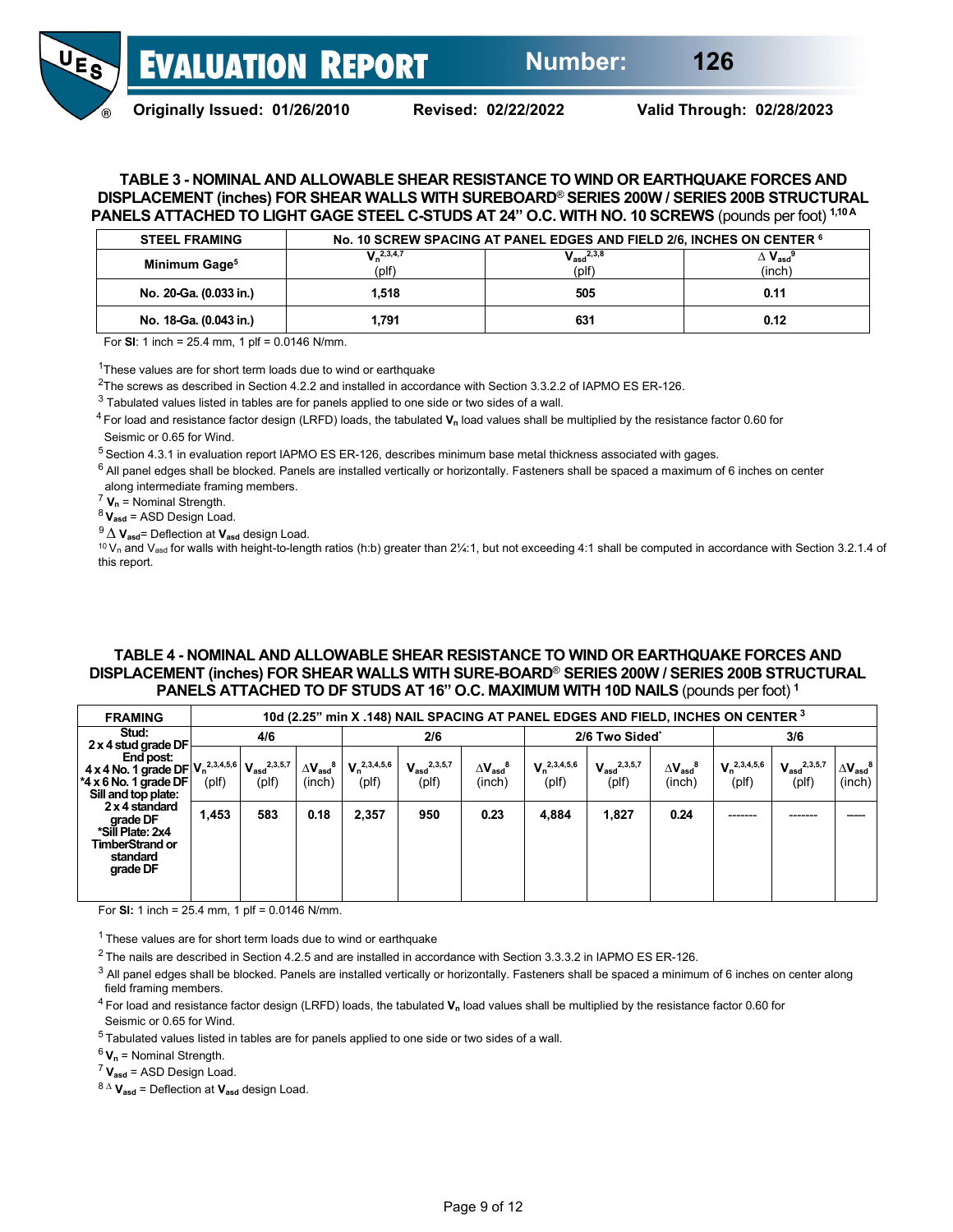

**Originally Issued: 01/26/2010 Revised: 02/22/2022 Valid Through: 02/28/2023**

**TABLE 5 - NOMINAL AND ALLOWABLE SHEAR RESISTANCE TO WIND OR EARTHQUAKE FORCES AND DISPLACEMENT (inches) FOR SHEAR WALLS WITH SURE-BOARD**® **SERIES 200 / SERIES 200B STRUCTURAL PANELS ATTACHED TO DF STUDS AT 16" O.C. WITH NO. 8 X 2" SCREWS** (pounds per foot) **<sup>1</sup>**

| <b>FRAMING</b>                                                                                                                             | No. 8 X 2" SCREW SPACING AT PANEL EDGES AND FIELD,<br><b>INCHES ON CENTER 3</b> |                                  |                                                  |                                |                                            |                                                         |  |  |  |
|--------------------------------------------------------------------------------------------------------------------------------------------|---------------------------------------------------------------------------------|----------------------------------|--------------------------------------------------|--------------------------------|--------------------------------------------|---------------------------------------------------------|--|--|--|
| Stud:<br>2 x 4 stud grade DF                                                                                                               |                                                                                 | 2/12                             |                                                  | 2/12 (2-Sided) *               |                                            |                                                         |  |  |  |
| End post:<br>$4 \times 4$ No. 1 grade DF<br>Sill and top plate:<br>2 x 4 standard<br>grade DF<br>*Sill Plate: 2x4 TimberStrand or standard | $V_n^{2,3,4,5,6}$<br>(plf)                                                      | $V_{\rm asd}^{2,3,5,7}$<br>(plf) | $\Delta$ V <sub>asd</sub> <sup>8</sup><br>(inch) | $V_n^{2,3,4,6}$<br>$($ plf $)$ | $V_{\text{asd}}^{2,3,7}$<br>$(\text{plf})$ | $\Delta$ <b>V</b> <sub>asd</sub> <sup>8</sup><br>(inch) |  |  |  |
| grade DF                                                                                                                                   | 2,751                                                                           | 1,086                            | 0.23                                             | 4,501                          | 1,800                                      | 0.23                                                    |  |  |  |

For **Sl:** 1 inch = 25.4 mm, 1 plf = 0.0146 N/mm.

 $1$  These values are for short term loads due to wind or earthquake

 $2$  The screws are described in Section 4.2.6 and are installed in accordance with Section 3.3.3.2 in IAPMO ES ER-126.

 $3$  All panel edges shall be blocked or backed. Panels are installed vertically or horizontally. Screws shall be spaced a minimum of 12 inches on center along field framing members.

<sup>4</sup> For load and resistance factor design (LRFD) loads, the tabulated **Vn** load values shall be multiplied by the resistance factor 0.60 for

Seismic or 0.65 for Wind.

 $5$  Tabulated values listed in tables are for panels applied to one side or two sides of a wall.

<sup>6</sup>**Vn** = Nominal Strength. 7**Vasd** = ASD Design Load.

<sup>8</sup> <sup>∆</sup> **Vasd** = Deflection at **Vasd** design Load.

#### **TABLE 6 - NOMINAL AND ALLOWABLE SHEAR RESISTANCE TO WIND OR EARTHQUAKE FORCES AND DISPLACEMENT (inches) FOR SHEAR WALLS WITH SURE-BOARD**® **SERIES 200 / SERIES 200W / SERIES 200B STRUCTURAL PANELS ATTACHED TO LIGHT GAGE STEEL C-STUDS AT 16" O.C. WITH COMBINED SCREWS AND PNEUMATIC PINS MANUFACTURED BY AEROSMITH INC.** (pounds per foot) **1,11**

| <b>FRAMING</b>                               | SCREW / SCREW / PIN SPACING AT PANEL EDGES AND FIELD INCHES ON CENTER 3 |                                  |                                               |                                  |                                             |                                       |                            |                                              |                                       |                            |                                              |                                       |  |
|----------------------------------------------|-------------------------------------------------------------------------|----------------------------------|-----------------------------------------------|----------------------------------|---------------------------------------------|---------------------------------------|----------------------------|----------------------------------------------|---------------------------------------|----------------------------|----------------------------------------------|---------------------------------------|--|
| No. 18 gage $6$<br>$3.5/8"$ C-stud           | 2/12/2 <sup>10</sup> No. 18 gage 5/8"<br>D/G                            |                                  |                                               |                                  | $2/12/2^{10}$<br>No. 16 gage<br>5/8"<br>D/G |                                       |                            | 2/12/2 <sup>10</sup> No. 18 gage 1/4"<br>M/B |                                       |                            | 2/12/2 <sup>10</sup> No. 16 gage 1/4"<br>M/B |                                       |  |
| @ 16" O.C.                                   | $V_n^{2,3,4,5,7}$<br>(plf)                                              | $V_{\rm asd}^{2,3,5,8}$<br>(plf) | $\Delta$ $V_{\rm asd}$ <sup>9</sup><br>(inch) | $V_n^{2,3,4,5,7}$<br>$($ plf $)$ | $V_{\rm asd}^{2,3,5,8}$<br>$(\text{plf})$   | $\Delta$ $V_{\text{asd}}^9$<br>(inch) | $V_n^{2,3,4,5,7}$<br>(plf) | $V_{\rm asd}^{2,3,5,8}$<br>(plf)             | $\Delta$ $V_{\text{asd}}^9$<br>(inch) | $V_n^{2,3,4,5,7}$<br>(plf) | $V_{\text{asd}^{2,3,5,8}}$<br>(plf)          | $\Delta$ $V_{\text{asd}}^9$<br>(inch) |  |
| No. 16 gage 6<br>3 5/8" C-stud<br>@ 16" O.C. |                                                                         |                                  |                                               |                                  |                                             |                                       |                            |                                              |                                       |                            |                                              |                                       |  |
|                                              | 2.449                                                                   | 975                              | 0.21                                          | 2,825                            | 1,100                                       | 0.24                                  | 2.201                      | 811                                          | 0.17                                  | 2.495                      | 932                                          | 0.19                                  |  |

For **SI:** 1 inch = 25.4 mm, 1 plf = 0.0146 N/mm.

<sup>1</sup> These values are for short term loads due to wind or earthquake

2 The pins and screws are described in Section 4.2.4 and are installed in accordance with Section 3.3.2.2 in IAPMO ES ER-126.

<sup>3</sup> All panel edges shall be blocked. Panels are installed vertically or horizontally. Fasteners shall be spaced a minimum of 12 inches on center along field framing members.

4 For load and resistance factor design (LRFD) loads, the tabulated **Vn** load values shall be multiplied by the resistance factor 0.60 for Seismic / 0.65 for Wind.

5 Tabulated values listed in tables are for panels applied to one side or two sides of a wall.

<sup>6</sup> Section 3.3.2.1 in evaluation report IAPMO ES ER-126, describes minimum base metal thickness associated with gages.

<sup>7</sup>**Vn** = Nominal Strength.

<sup>8</sup>**Vasd** = ASD Design Load.

<sup>9</sup>∆ **V**<sub>asd</sub> = Deflection at **V**<sub>asd</sub> design Load.

10 Fastener Schedule:

**A)** All top/bottom track screwed only with No. 8 x 1¾ inch long self-tapping screws spaced at 2 inches on center maximum. **B)** No. 8 x 1¾ inch long selftapping screws spaced at 12 inches on center maximum at all vertical studs/posts. **C)** 1¼ inch long x 0.100-inch diameter knurled shank for DensGlass Gold (**D/G)** and 1⅜ inch long x 0.100-inch diameter for Magnesium Oxide Board MgO (**M/B)** both spaced at 2" on center maximum. (Designation for fasteners **A)**  $= 2$ " o.c. **B)** = 12" o.c. **C)** = 2" o.c.)

 $11$  V<sub>n</sub> and V<sub>asd</sub> for walls with height-to-length ratios (h:b) greater than 2¼:1, but not exceeding 4:1 shall be computed in accordance with Section 3.2.1.4 of this report.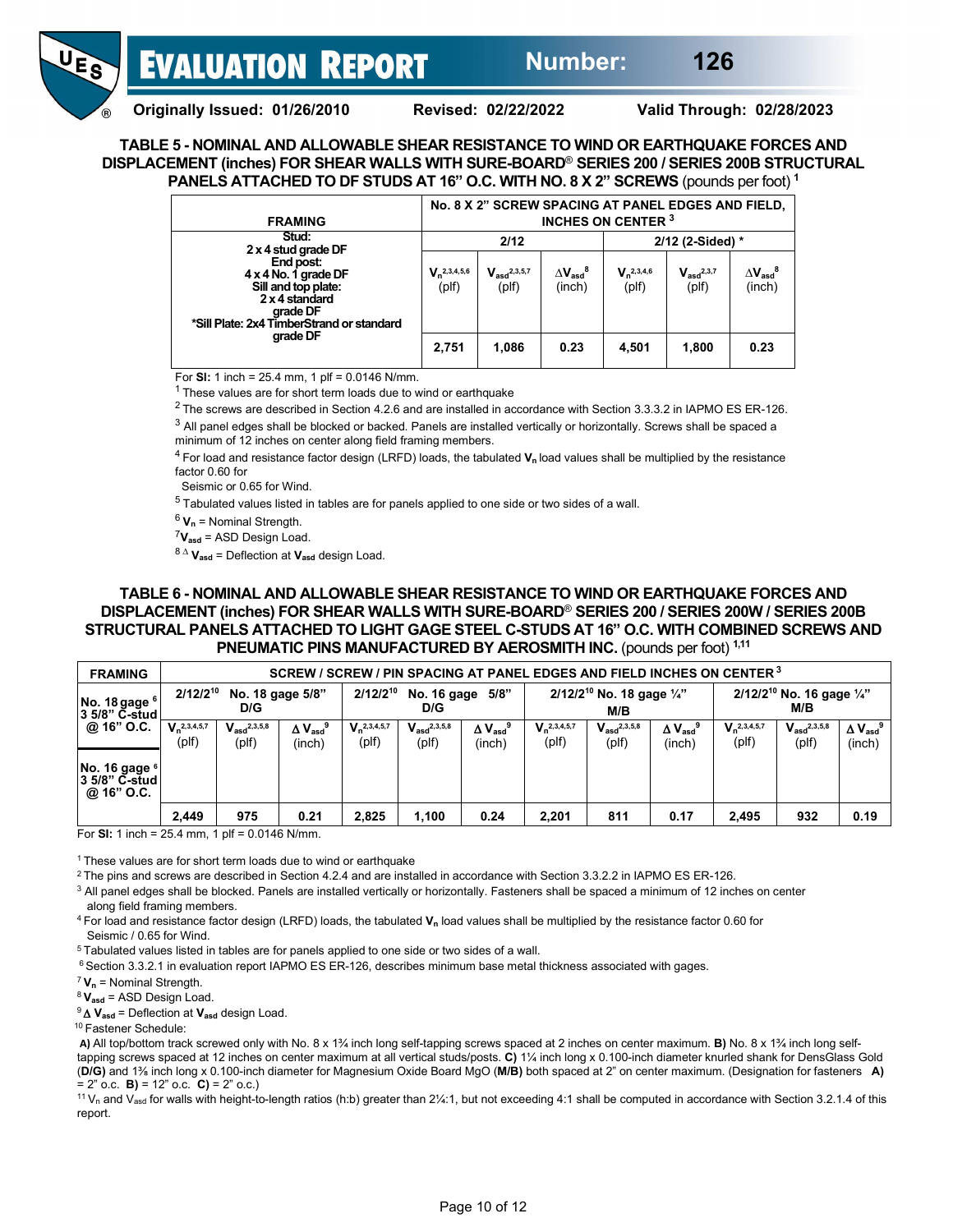

**Originally Issued: 01/26/2010 Revised: 02/22/2022 Valid Through: 02/28/2023**

# **Table 7. Diaphragm-to-Wall Gravity Load Shear Transfer Nominal Strength 1, 2, 3, 4, 5, 6**

| Case           | Description (detailing for in-plane wall shear is the<br>responsibility of the design professional of record)                                                                                                                                                                                                                                             | <b>Illustrated Framing</b> | <b>Nominal</b><br>strength,<br>plf |
|----------------|-----------------------------------------------------------------------------------------------------------------------------------------------------------------------------------------------------------------------------------------------------------------------------------------------------------------------------------------------------------|----------------------------|------------------------------------|
| 1              | Diaphragm ledger attached directly to wall framing.                                                                                                                                                                                                                                                                                                       |                            | 3,021                              |
| $\overline{2}$ | Sure-Board® Series 200-5/8 in. Type X gypsum<br>composite panel interposed/sandwiched between the<br>ledger and wall framing.                                                                                                                                                                                                                             |                            | 3,144                              |
| 3              | Sure-Board® Series 200-5/8 in. Type X gypsum<br>composite panel interposed/sandwiched between the<br>ledger and wall framing and Sure-Board® Series 200S<br>floor sheathing continuous across the ledger-to-wall<br>interface to top of the wall. Floor sheathing connected to<br>the top of the wall with No. 8 screws at 6 inches on<br>center maximum. |                            | 5,922                              |
| 4              | Sure-Board® Series 200-5/8 in. Type X gypsum<br>composite panel with the gypsum panel terminating<br>below joists and the steel sheet extending along the joist<br>between the ledger and wall framing.                                                                                                                                                   |                            | 4,764                              |
| 5              | 54 mil steel plate interposed/sandwiched between the<br>ledger and wall framing with Sure-Board® Series 200-<br>5/8 in. Type X gypsum composite panel attached to 54<br>mil plate below joists via a 2-in. panel-plate lap joint.                                                                                                                         |                            | 5545                               |

 $1$ . Ledger attached to the wall with a minimum of two No. 12 screws at each stud.

<sup>2.</sup> Joists attached to the ledger with a 54-mil clip-angle and three No. 10 screws each leg, minimum.

<sup>3.</sup> In-line framing. Joists and wall studs are 24 inches on center maximum.

4. Case 3— Sure-Board® Series 200S floor sheathing attached to joists with No. 8 screws at 6 inches on center at sheathing perimeter maximum. Series 200S floor sheathing shall comply with ER-185.

<sup>5.</sup> Case 5—54 mil plate attached to the wall framing and wall sheathing with No. 8 screws at 6 inches on center maximum.<br><sup>6.</sup> Available strength shall be determined using  $\phi = 0.5$  for Load and Resistance Factor Design (

Available strength shall be determined using  $\phi = 0.5$  for Load and Resistance Factor Design (LRFD) and  $\Omega = 3.0$  for allowable stress design (ASD).